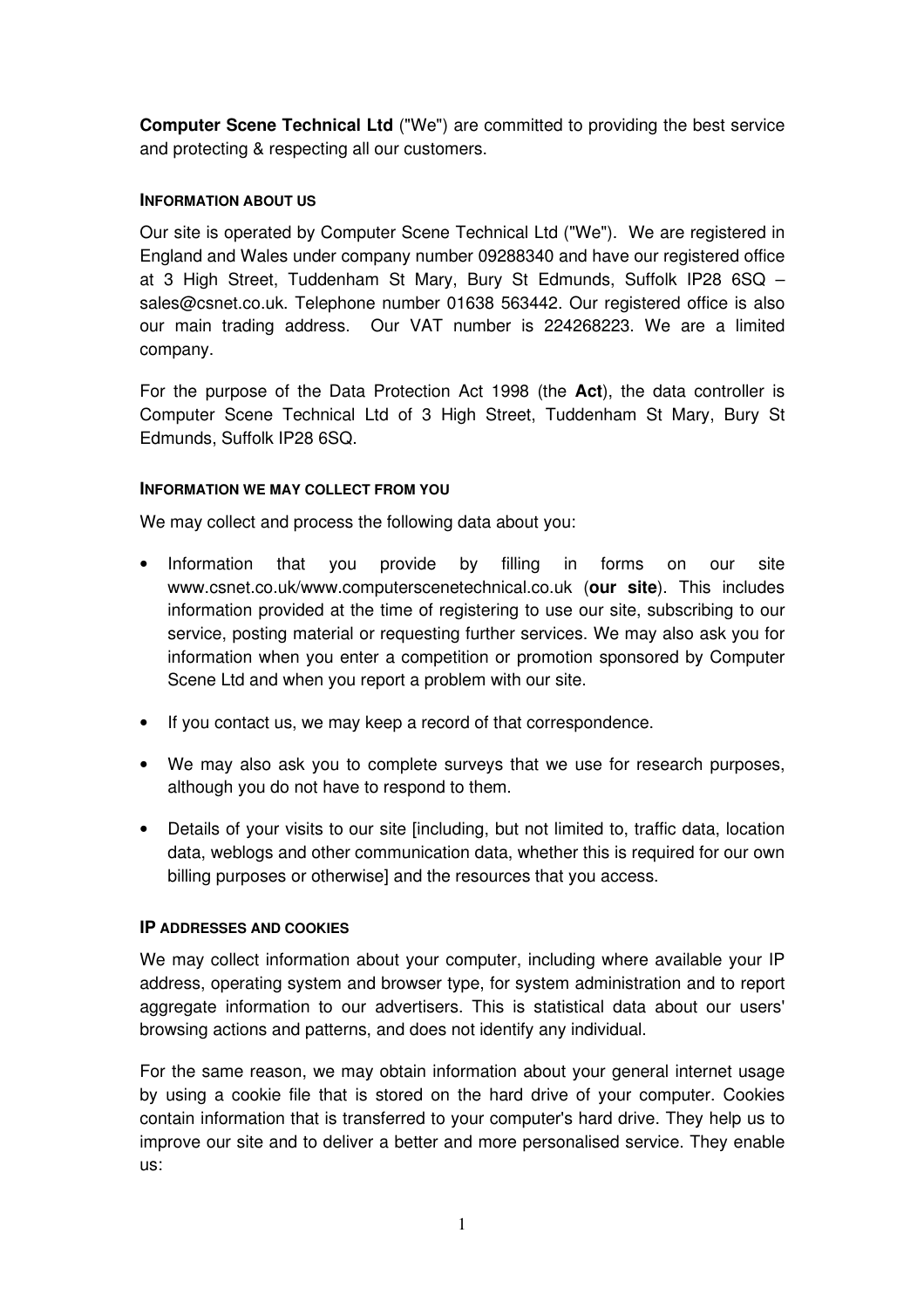- To estimate our audience size and usage pattern.
- To store information about your preferences, and so allow us to customise our site according to your individual interests.
- To speed up your searches.
- To recognise you when you return to our site.

You may refuse to accept cookies by activating the setting on your browser which allows you to refuse the setting of cookies. However, if you select this setting you may be unable to access certain parts of our site. Unless you have adjusted your browser setting so that it will refuse cookies, our system will issue cookies when you log on to our site.

Please note that our advertisers may also use cookies, over which we have no control.

# **SERVICES**

Computer Scene Technical Ltd provides a range of services which include Software Development, Registration and Hosting of Business Domain Names, Cloud Hosted Exchange, Website Design and Management of our services. Terms and Conditions of our services are available upon request.

# **REGISTRATION AND HOSTING OF BUSINESS DOMAIN NAMES**

Pricing for .uk and .com domain names start at £9.99 plus VAT per year. Prices vary depending on our hosting packages. The hosting packages are determined at a meeting with you for the initial free consultation appointment. A quotation which will detail all prices quoted together with our terms and conditions will be emailed or posted to you within a few days after our meeting. As we have our own TAG with Nominet, we will arrange to send you a copy of Nominets Terms and Conditions upon registration of your domain name. If you would like to view a copy of this beforehand, please advise.

We do not accept liability for unsuccessful registrations if the information given to us is incorrect at that time.

Upon registration of your domain name, we will provide you with an invoice payable within 14 days.

Renewing your domain name. We will contact you 30 days before your domain name is due to expire. We ask that you confirm in writing whether you wish to:-

• Renew for a further year. We will arrange to invoice you for the annual charge payable within 14 days.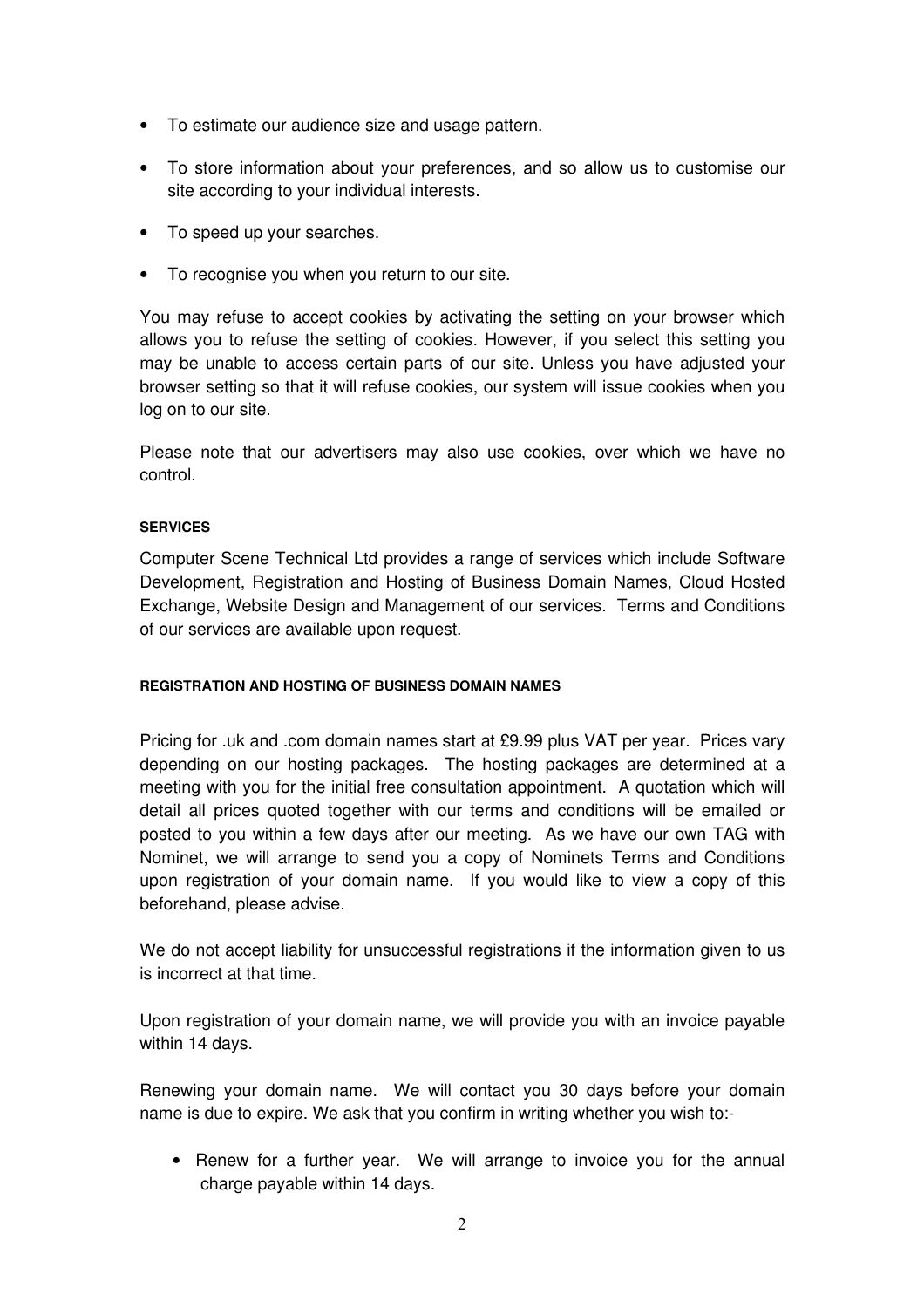- Transfer to another registrar. There is a small admin fee of £9.99 plus VAT to transfer the domain name to your new registrar. Your contract with us for this particular service would then be terminated.
- Expire. If you wish to let the domain name expire, we will not renew it on your behalf.
- No response. If you do not respond to our renewal correspondence the domain name will lapse.

# **ABUSE EMAILS**

If you believe you are receiving an exceptional amount of spam, we ask that you report to us immediately. If you receive any emails that you may believe to be suspicious and would like us to help clarify, please email us at sales@csnet.co.uk. We will need brief details of the email and may require to see a copy. In some circumstances it may mean that we will have to report it to the Police.

We reserve the right to modify or terminate any services or amend the terms and conditions of our services at any time without prior notice or consent of the customer.

### **COMPLAINTS ABOUT ANY OF OUR SERVICES**

If you have a complaint regarding any of our services, please could you address the complaint to:-

Kevin Smith Computer Scene Technical Ltd 3 High Street Tuddenham St Mary Bury St Edmunds Suffolk IP28 6SQ Tele No. 01638 563442 Email sales@csnet.co.uk

We will acknowledge receipt of your complaint within 48 hours of receipt. Your complaint will then be investigated by us. If the complaint is upheld you will receive a full apology and, if appropriate, be given any details of any action that we are taking to put things right. If you are not satisfied with the outcome, you can ask for a further review.

Please remember to include the nature of your complaint and what you would like to see at the outcome. We will aim to resolve the complaint within 30 days of receipt. However if the complaint requires more in depth investigation and takes longer than the 30 days, we will keep you advised of progress.

We are committed to dealing with all complaints equitably, comprehensively, and in a timely manner.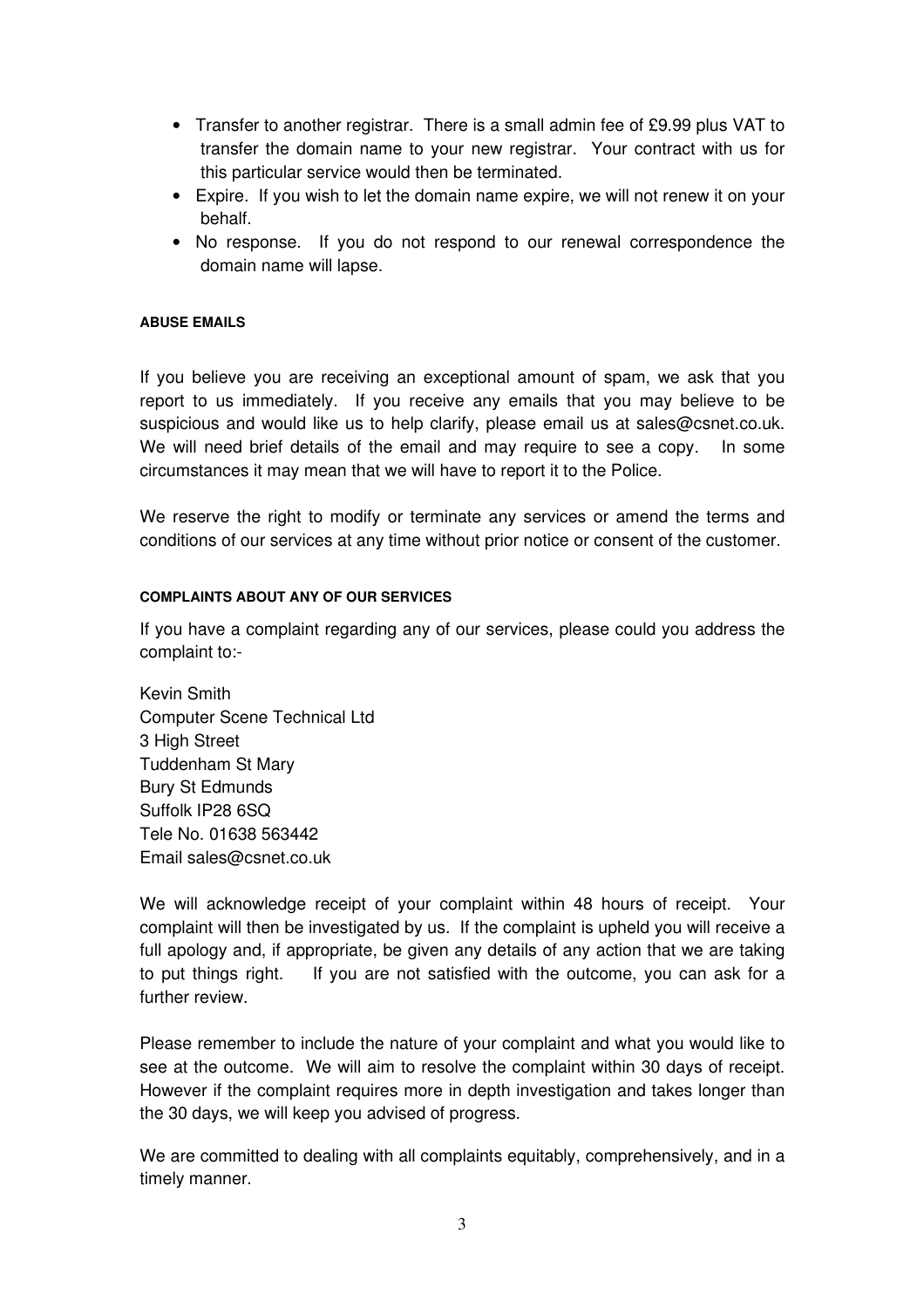### **WHERE WE STORE YOUR PERSONAL DATA**

The data that we collect from you may be transferred to, and stored at, a destination outside the European Economic Area ("EEA"). It may also be processed by staff operating outside the EEA who work for us or for one of our suppliers. Such staff maybe engaged in, among other things, the fulfillment of your order, the processing of your payment details and the provision of support services. By submitting your personal data, you agree to this transfer, storing or processing. We will take all steps reasonably necessary to ensure that your data is treated securely and in accordance with this privacy policy.

All information you provide to us is stored on our secure servers. Any payment transactions will be encrypted [using SSL technology]. Where we have given you (or where you have chosen) a password, which enables you to access certain parts of our site, you are responsible for keeping this password confidential. We ask you not to share a password with anyone.

Unfortunately, the transmission of information via the internet is not completely secure. Although we will do our best to protect your personal data, we cannot guarantee the security of your data transmitted to our site; any transmission is at your own risk. Once we have received your information, we will use strict procedures and security features to try to prevent unauthorised access.

### **USES MADE OF THE INFORMATION**

We use information held about you in the following ways:

- To ensure that content from our site is presented in the most effective manner for you and for your computer.
- To provide you with information, products or services that you request from us or which we feel may interest you, where you have consented to be contacted for such purposes.
- To carry out our obligations arising from any contracts entered into between you and us.
- To allow you to participate in interactive features of our service, when you choose to do so.
- To notify you about changes to our service.

If you are an existing customer, we will only contact you by electronic means (e-mail or SMS) with information about goods and services similar to those which were the subject of a previous sale to you.

### **PRIVACY POLICY REGARDING YOUR DATA**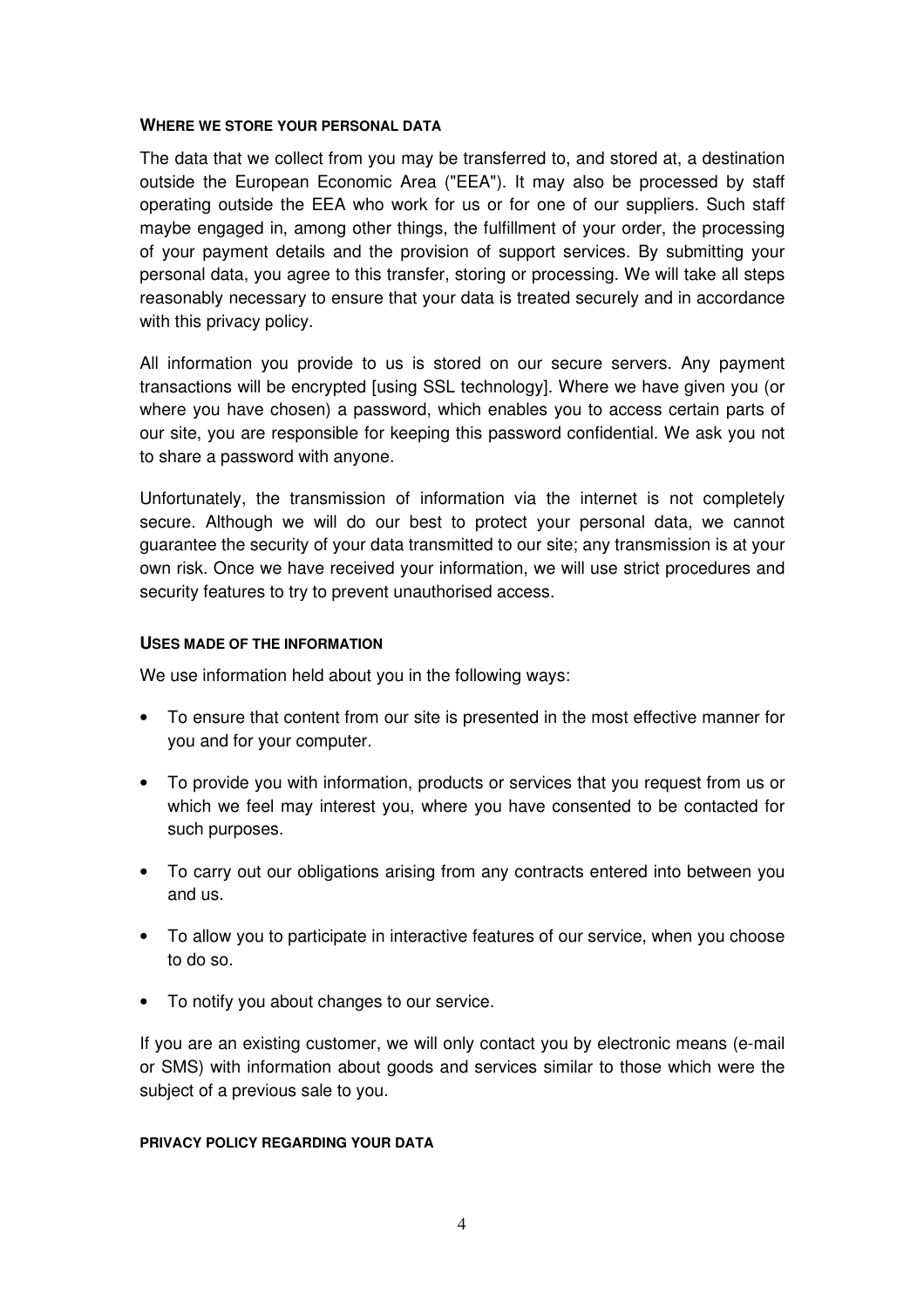- Please note that we do not send your details to any third parties.
- They are kept on our secure database and server until you require us to delete them.
- We do carry out annual housekeeping checks to ensure that you are happy for us to keep your details.
- If you are no longer a client and you have not requested us to delete your details, we will keep them for as long as the legal recommended requirement.
- If you do require us to delete them at any time, they will be deleted within 72 hours from our systems or for as long as the legal recommended requirement.

We do not disclose information about identifiable individuals to our advertisers, but we may provide them with aggregate information about our users (for example, we may inform them that 500 men aged under 30 have clicked on their advertisement on any given day). We may also use such aggregate information to help advertisers reach the kind of audience they want to target (for example, women in SW1). We may make use of the personal data we have collected from you to enable us to comply with our advertisers' wishes by displaying their advertisement to that target audience.

# **DISCLOSURE OF YOUR INFORMATION**

We may disclose your personal information to any member of our group, which means our subsidiaries, our ultimate holding company and its subsidiaries, as defined in section 1159 of the UK Companies Act 2006.

We may disclose your personal information to third parties:

- In the event that we sell or buy any business or assets, in which case we may disclose your personal data to the prospective seller or buyer of such business or assets.
- We or substantially all of our assets are acquired by a third party, in which case personal data held by us about its customers will be one of the transferred assets.
- If we are under a duty to disclose or share your personal data in order to comply with any legal obligation, or in order to enforce or apply our terms of use or terms and conditions of supply and other agreements; or to protect the rights, property, or safety of Computer Scene Ltd, our customers, or others. This includes exchanging information with other companies and organisations for the purposes of fraud protection and credit risk reduction.

# **YOUR RIGHTS**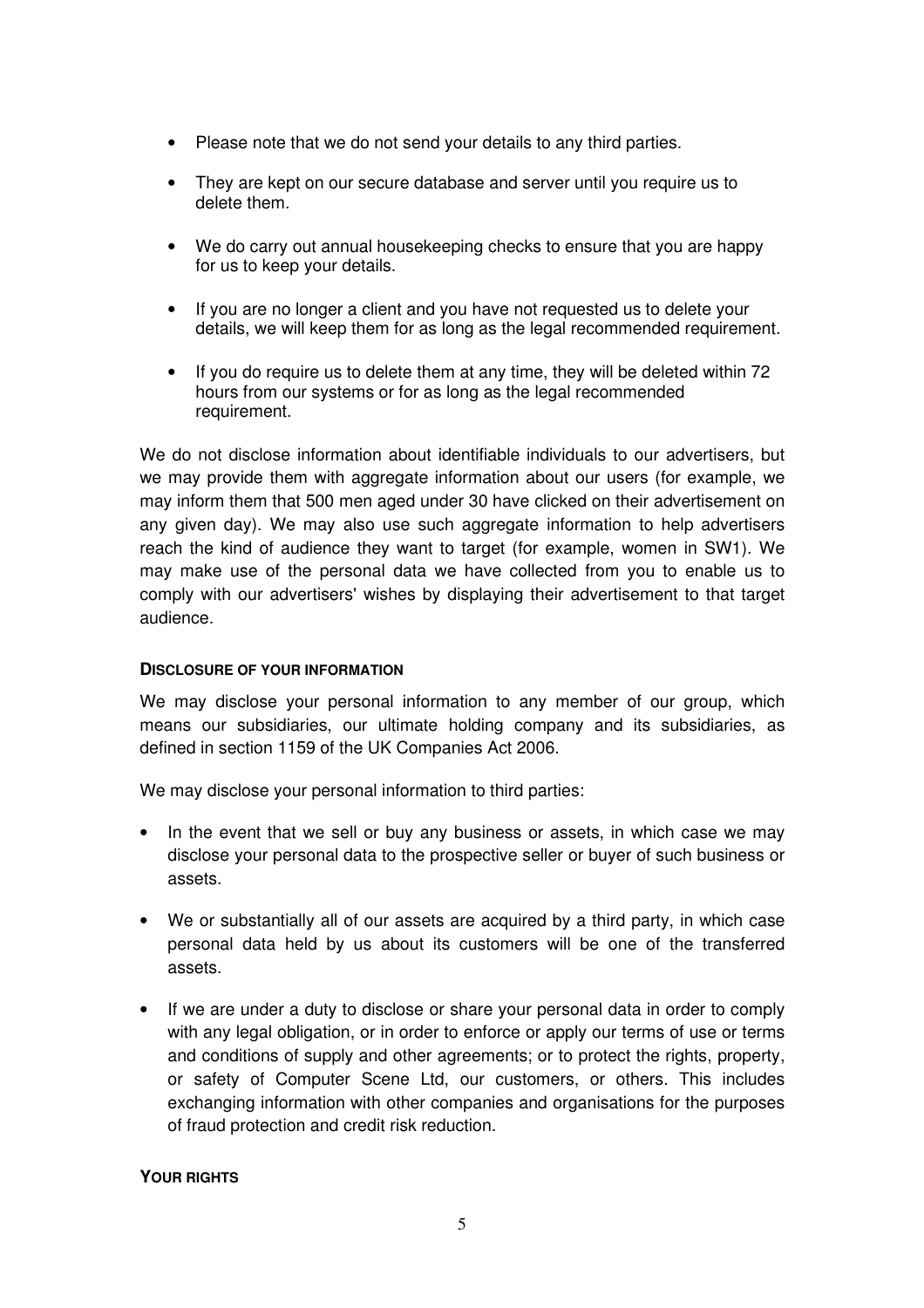You have the right to ask us not to process your personal data for marketing purposes. We will usually inform you (before collecting your data) if we intend to use your data for such purposes. You can exercise your right to prevent such processing by checking certain boxes on the forms we use to collect your data. You can also exercise the right at any time by contacting us at 3 High Street, Tuddenham St Mary, Bury St Edmunds, Suffolk IP28 6SQ – sales@csnet.co.uk.

Our site may, from time to time, contain links to and from the websites of our partner networks, advertisers and affiliates. If you follow a link to any of these websites, please note that these websites have their own privacy policies and that we do not accept any responsibility or liability for these policies. Please check these policies before you submit any personal data to these websites.

### **ACCESS TO INFORMATION**

You are entitled to access information held about you.

### **CHANGES TO OUR PRIVACY POLICY**

Any changes we may make to our privacy policy in the future will be posted on this page and, where appropriate, notified to you by e-mail.

### **TERMS OF OUR WEBSITE**

This page (together with the documents referred to on it) tells you the terms of use on which you may make use of our website www.csnet.co.uk (**our site**). Please read these terms of use carefully before you start to use the site. By using our site, you indicate that you accept these terms of use and that you agree to abide by them. If you do not agree to these terms of use, please leave our site.

### **ACCESSING OUR SITE**

Access to our site is permitted on a temporary basis, and we reserve the right to withdraw or amend the service we provide on our site without notice (see below). We will not be liable if for any reason our site is unavailable at any time or for any period.

From time to time, we may restrict access to some parts of our site, or our entire site, to users who have registered with us.

If you choose, or you are provided with, a user identification code, password or any other piece of information as part of our security procedures, you must treat such information as confidential, and you must not disclose it to any third party. We have the right to disable any user identification code or password, whether chosen by you or allocated by us, at any time, if in our opinion you have failed to comply with any of the provisions of these terms of use.

When using our site, you must comply with the provisions of our acceptable use policy.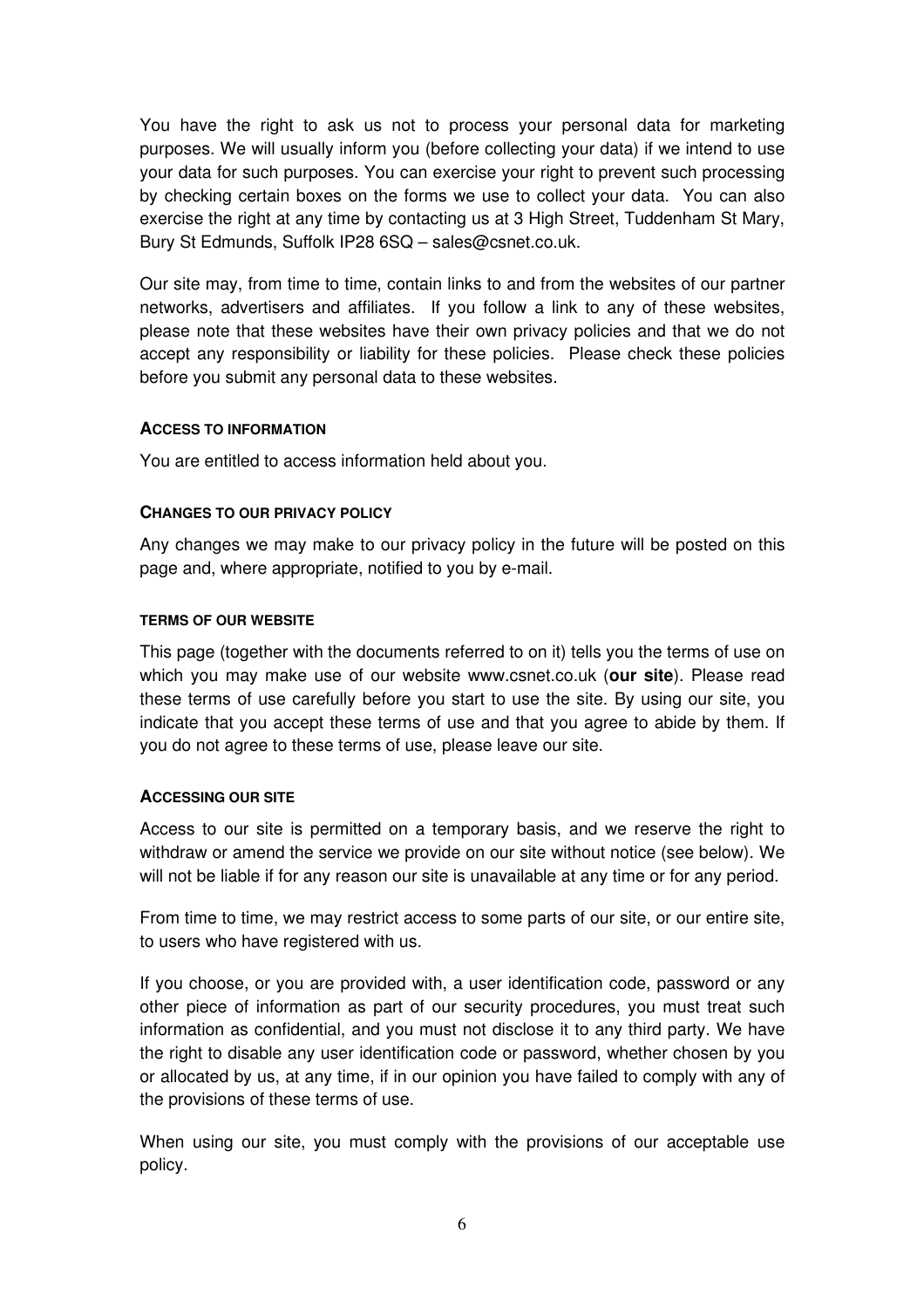### **INTELLECTUAL PROPERTY RIGHTS**

We are the owner or the licensee of all intellectual property rights in our site, and in the material published on it. Those works are protected by copyright laws and treaties around the world. All such rights are reserved.

You may print off one copy, and may download extracts, of any page(s) from our site for your personal reference and you may draw the attention of others within your organisation to material posted on our site. However breach of these terms of use, your right to use our site will cease immediately and you must, at our option, return or destroy any copies of the materials you have made.

You must not modify the paper or digital copies of any materials you have printed off or downloaded in any way, and you must not use any illustrations, photographs, video or audio sequences or any graphics separately from any accompanying text.

Our status (and that of any identified contributors) as the authors of material on our site must always be acknowledged.

You must not use any part of the materials on our site for commercial purposes without obtaining a licence to do so from us or our licensors.

# **RELIANCE ON INFORMATION POSTED**

Commentary and other materials posted on our site are not intended to amount to advice on which reliance should be placed. We therefore disclaim all liability and responsibility arising from any reliance placed on such materials by any visitor to our site, or by anyone who may be informed of any of its contents.

# **OUR SITE CHANGES REGULARLY**

We aim to update our site regularly and may change the content at any time. If the need arises, we may suspend access to our site, or close it indefinitely. Any of the material on our site may be out of date at any given time, and we are under no obligation to update such material.

# **OUR LIABILITY**

The material displayed on our site is provided without any guarantees, conditions or warranties as to its accuracy. To the extent permitted by law, we, other members of our group of companies and third parties connected to us hereby expressly exclude:

- All conditions, warranties and other terms which might otherwise be implied by statute, common law or the law of equity.
- Any liability for any direct, indirect or consequential loss or damage incurred by any user in connection with our site or in connection with the use, inability to use, or results of the use of our site, any websites linked to it and any materials posted on it, including, without limitation any liability for: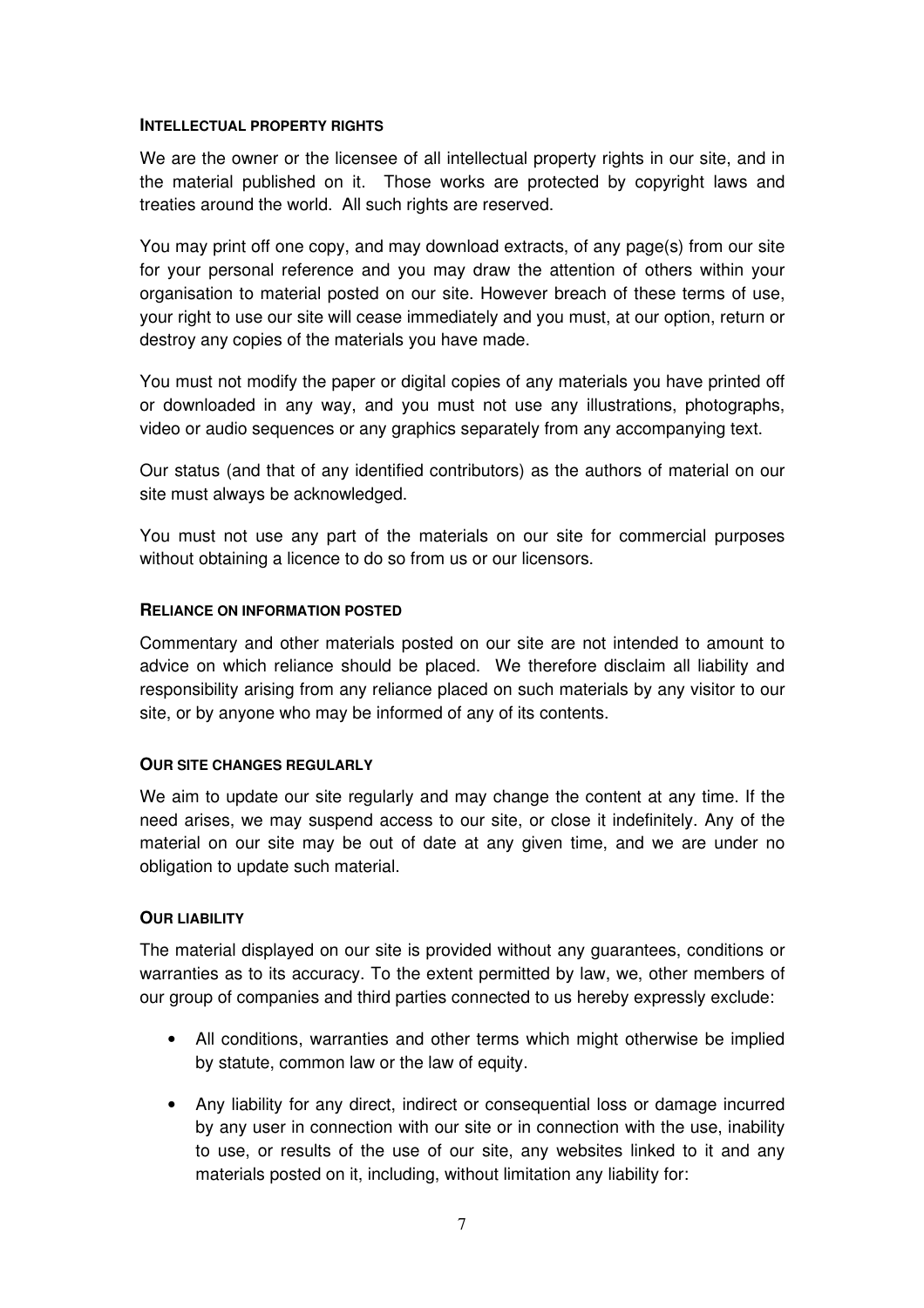- loss of income or revenue;
- loss of business;
- loss of profits or contracts;
- loss of anticipated savings;
- loss of data:
- loss of goodwill;
- wasted management or office time; and

for any other loss or damage of any kind, however arising and whether caused by tort (including negligence), breach of contract or otherwise, even if foreseeable, provided that this condition shall not prevent claims for loss of or damage to your tangible property or any other claims for direct financial loss that are not excluded by any of the categories set out above.

This does not affect our liability for death or personal injury arising from our negligence, nor our liability for fraudulent misrepresentation or misrepresentation as to a fundamental matter, nor any other liability which cannot be excluded or limited under applicable law.

# **INFORMATION ABOUT YOU AND YOUR VISITS TO OUR SITE**

We process information about you in accordance with our privacy policy. By using our site, you consent to such processing and you warrant that all data provided by you is accurate.

# **TRANSACTIONS CONCLUDED THROUGH OUR SITE**

Contracts for the supply of goods and services formed through our site or as a result of visits made by you are governed by our terms and conditions of supply.

### **UPLOADING MATERIAL TO OUR SITE**

Any material you upload to our site will be considered non-confidential and nonproprietary, and we have the right to use, copy, distribute and disclose to third parties any such material for any purpose. We also have the right to disclose your identity to any third party who is claiming that any material posted or uploaded by you to our site constitutes a violation of their intellectual property rights, or of their right to privacy.

We will not be responsible, or liable to any third party, for the content or accuracy of any materials posted by you or any other user of our site.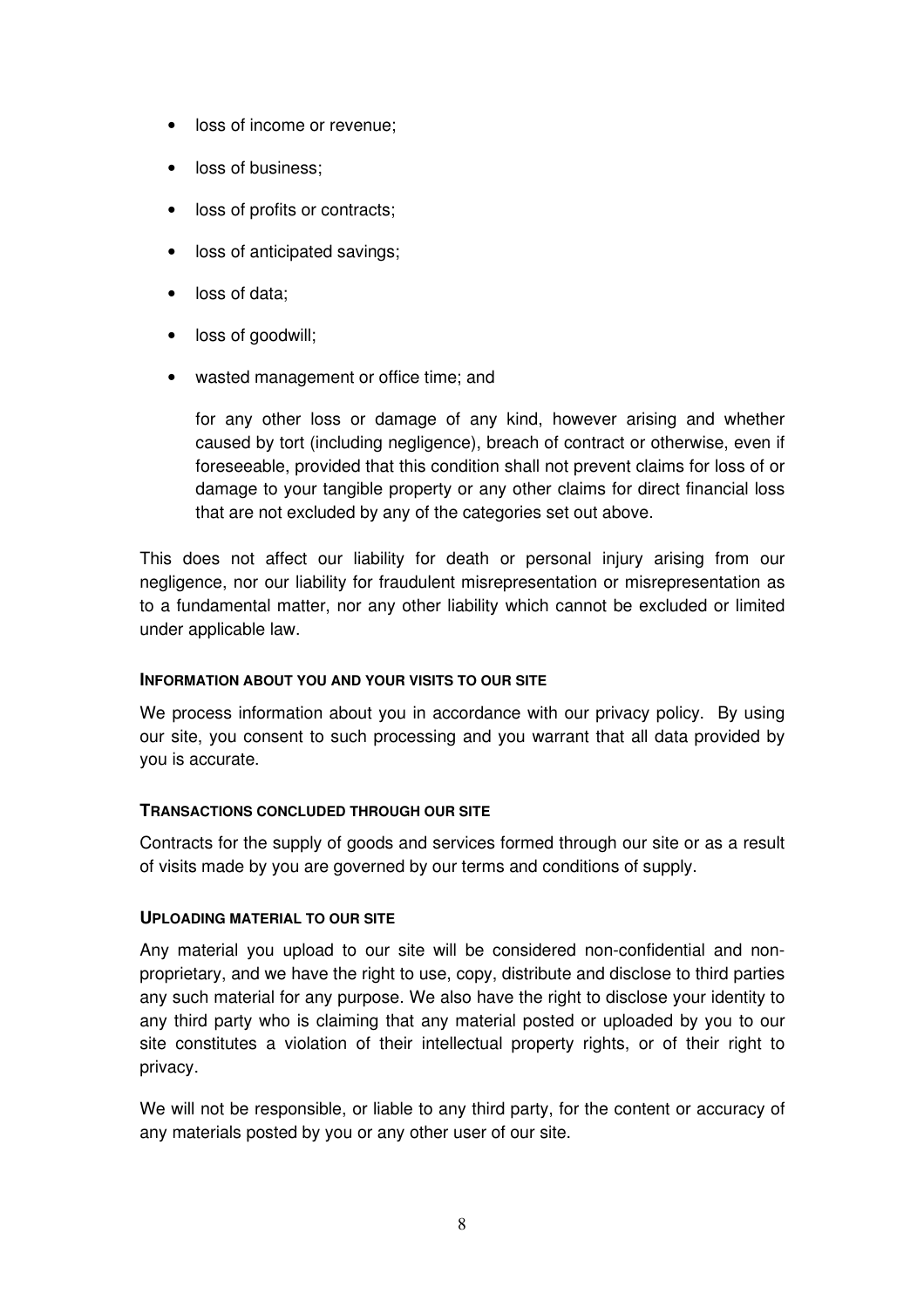We have the right to remove any material or posting you make on our site if, in our opinion, such material does not comply with the content standards set out in our acceptable use policy.

# **VIRUSES, HACKING AND OTHER OFFENCES**

You must not misuse our site by knowingly introducing viruses, trojans, worms, logic bombs or other material which is malicious or technologically harmful. You must not attempt to gain unauthorised access to our site, the server on which our site is stored or any server, computer or database connected to our site. You must not attack our site via a denial-of-service attack or a distributed denial-of service attack.

By breaching this provision, you would commit a criminal offence under the Computer Misuse Act 1990. We will report any such breach to the relevant law enforcement authorities and we will co-operate with those authorities by disclosing your identity to them. In the event of such a breach, your right to use our site will cease immediately.

We will not be liable for any loss or damage caused by a distributed denial-of-service attack, viruses or other technologically harmful material that may infect your computer equipment, computer programs, data or other proprietary material due to your use of our site or to your downloading of any material posted on it, or on any website linked to it.

# **LINKING TO OUR SITE**

You may link to our home page, provided you do so in a way that is fair and legal and does not damage our reputation or take advantage of it, but you must not establish a link in such a way as to suggest any form of association, approval or endorsement on our part where none exists.

You must not establish a link from any website that is not owned by you.

Our site must not be framed on any other site, nor may you create a link to any part of our site other than the home page. We reserve the right to withdraw linking permission without notice. The website from which you are linking must comply in all respects with the content standards set out in our acceptable use policy.

If you wish to make any use of material on our site other than that set out above, please address your request to enquiries@computerscenetechnical.co.uk.

### **LINKS FROM OUR SITE**

Where our site contains links to other sites and resources provided by third parties, these links are provided for your information only. We have no control over the contents of those sites or resources and accept no responsibility for them or for any loss or damage that may arise from your use of them.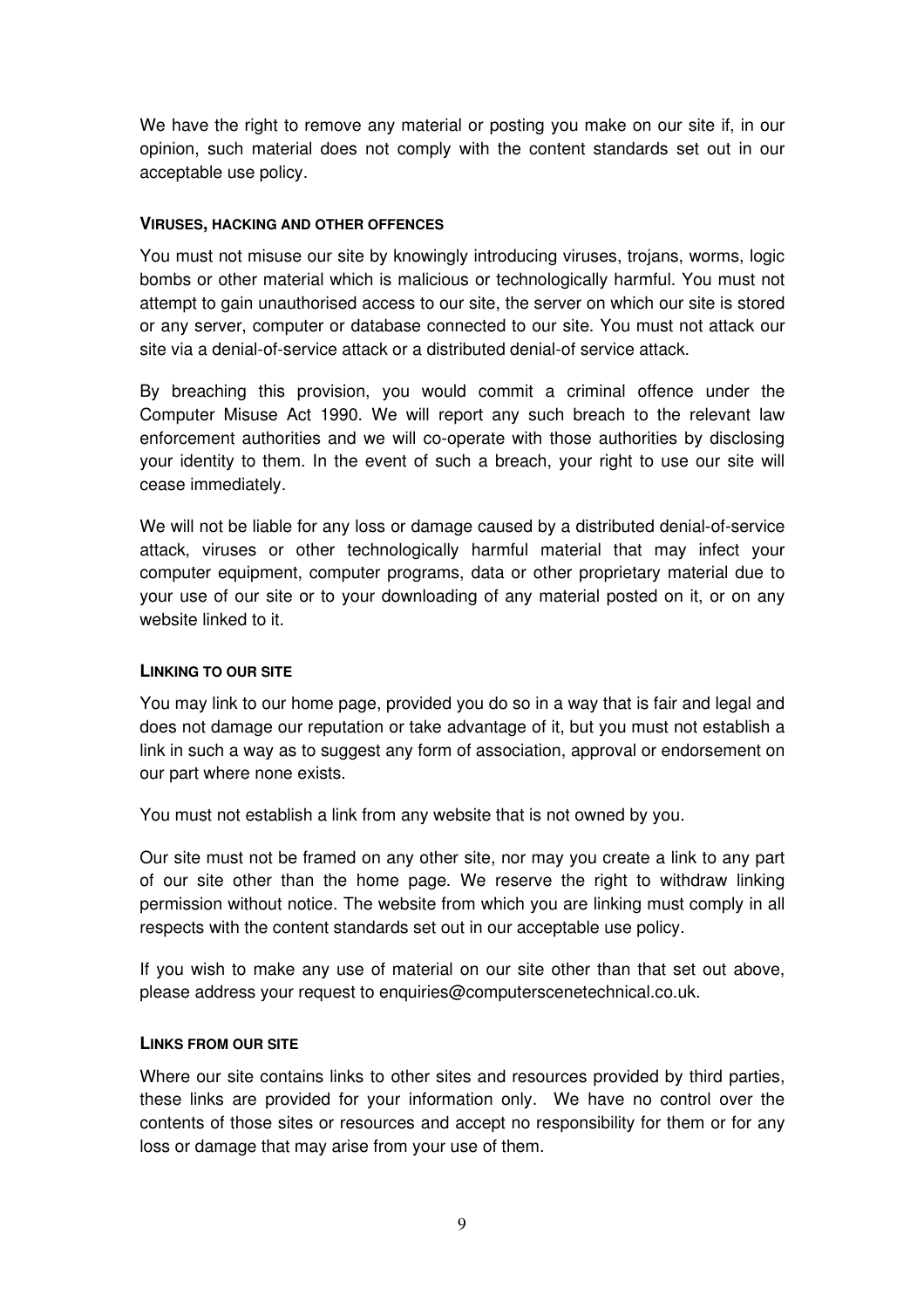### **JURISDICTION AND APPLICABLE LAW**

The English courts will have non-exclusive jurisdiction over any claim arising from, or related to, a visit to our site although we retain the right to bring proceedings against you for breach of these conditions in your country of residence or any other relevant country.

These terms of use and any dispute or claim arising out of or in connection with them or their subject matter or formation (including non-contractual disputes or claims) shall be governed by and construed in accordance with the law of England and Wales.

# **PROHIBITED USES**

You may use our site only for lawful purposes. You may not use our site:

- In any way that breaches any applicable local, national or international law or regulation.
- In any way that is unlawful or fraudulent or has any unlawful or fraudulent purpose or effect.
- For the purpose of harming or attempting to harm minors in any way.
- To send, knowingly receive, upload, download, use or re-use any material which does not comply with our content standards To transmit, or procure the sending of, any unsolicited or unauthorised advertising or promotional material or any other form of similar solicitation (spam).
- To knowingly transmit any data, send or upload any material that contains viruses, Trojan horses, worms, time-bombs, keystroke loggers, spyware, adware or any other harmful programs or similar computer code designed to adversely affect the operation of any computer software or hardware.

You also agree:

- Not to reproduce, duplicate, copy or re-sell any part of our site in contravention of the provisions of our terms of.
- Not to access without authority, interfere with, damage or disrupt:
- any part of our site;
- any equipment or network on which our site is stored;
- any software used in the provision of our site; or
- any equipment or network or software owned or used by any third party.